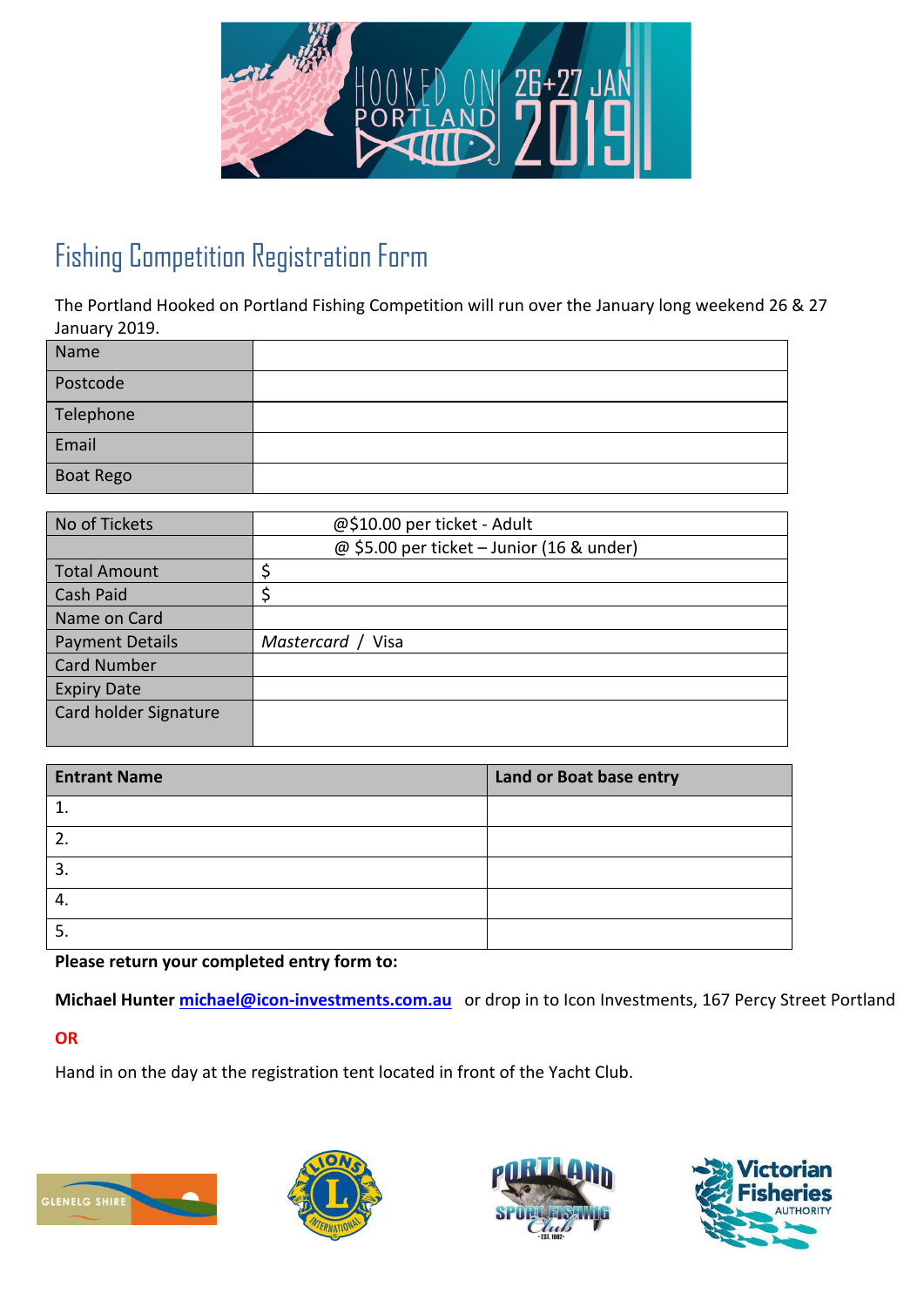

# Competition Rules

# **ON THE DAY…..**

The registration tent will be open from 6am each day.

All entrants **MUST** present to the registration tent prior to fishing to collect their wristband. Wristbands must be worn and shown when presenting to weigh in. Entrant names will be written on wrist bands.

#### Registration times

Saturday 26 January 2019 6am - 5pm Sunday 27 January 2019  $6am - 12pm$ 

#### Fishing times

| Saturday 26 January 2019 | from 6am  |
|--------------------------|-----------|
| Sunday 27 January 2019   | until 2pm |

#### Weigh-in Station Times

| Saturday 26 January 2019 | $1pm - 5pm$  |
|--------------------------|--------------|
| Sunday 27 January 2019   | $11am - 2pm$ |

#### Venue

Entrants in the competition will leave from the Portland Harbour no earlier than 6.00am. Boundaries

- o Line South from Fitzroy River Mouth or E:141.51 000
- o Southern Point Lawrence Rock or Lat S38.25.00

#### Weighing

Weighing = heaviest fish per species per angler will be eligible for prize(s).

Live fish must not be presented at the weigh station.

Fish must be weighed at the South Boat Ramp in front of the Portland Yacht Club within the weigh-in times specified above.







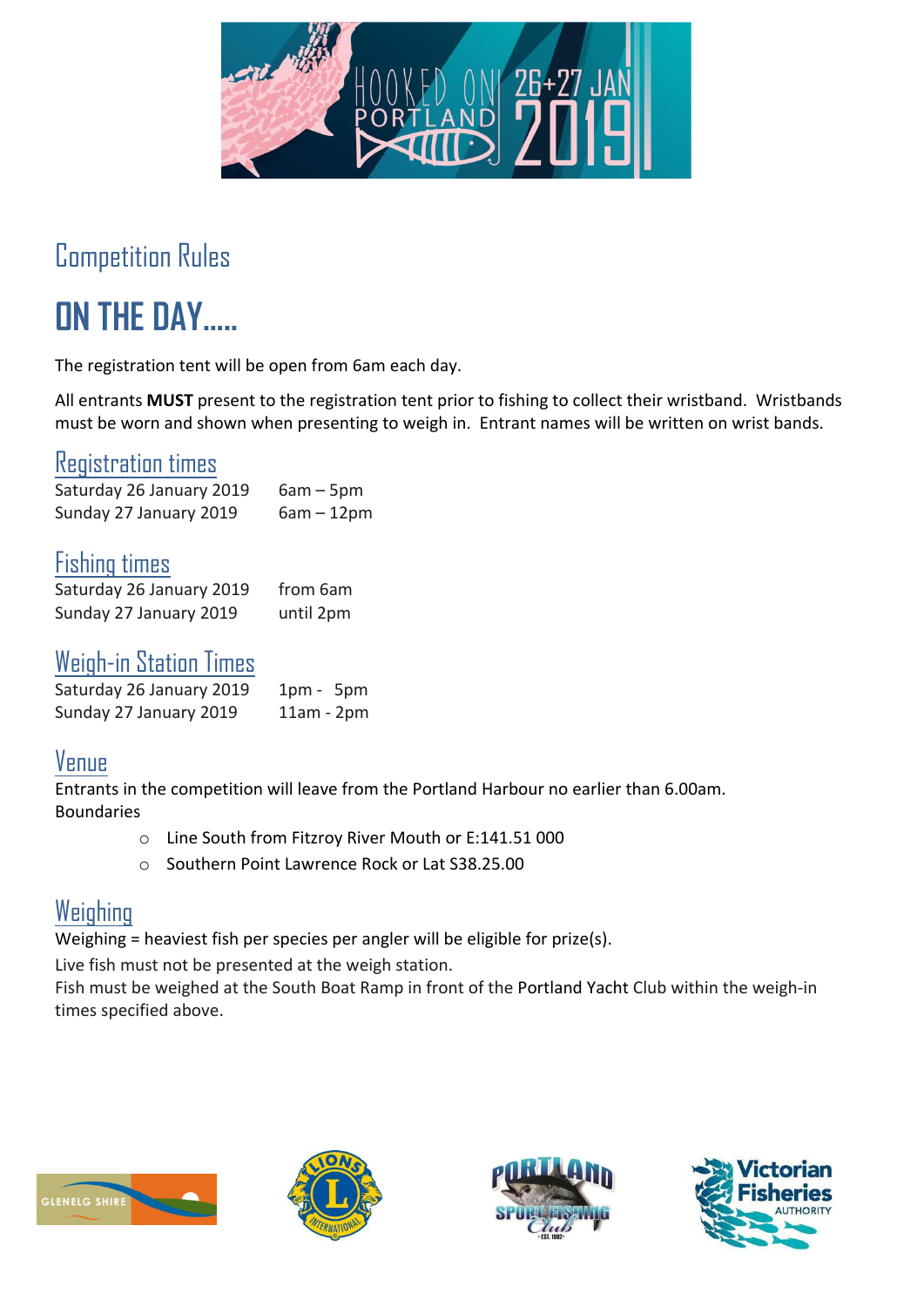

#### Fisheries and Water Police

- All entrants are to abide by the States Fisheries in regards to licensing, catch and possession limits.
- It is the responsibility of each entrant to ensure that their water craft and safety gear comply with the Victorian State Safely Rules.

## Age Restrictions

This competition is open to all ages. Children under 16 must provide consent from a parent or guardian.

## Refunds

There will be no refunds given on entry under any circumstances.

## Prizes

Prizes are presented for the heaviest fish per category / species.

#### **Species are:**

Kingfish / Snapper / Whiting / Gummy / Salmon / Tuna

#### **Land based & Boat based prize categories**

Adult prize per category: \$250.00 land based & \$250 boat based Junior prize per category: \$100.00 land based & \$100 boat based

## Safety Precautions

- All boats are highly encouraged to register with the Coastguard Portland on VHF 16. Remember to log off at the end of the day.
- Never fish in dangerous conditions. It is the responsibility of the entrants to decide whether conditions are suitable for their craft and the safety of all anglers. All anglers and boats enter this competition at their own risk.
- The organising committee reserves the right to reduce the fishing area or close the days fishing if it is believed that sea conditions are unsafe.
- The final decision regarding cancellation of a day's fishing due to unsafe conditions will be made by the Portland Division of the Australian Volunteer Coast Guard.

Signature

I have read and agree to the Terms and Conditions as outlined in the Competition Rules.

\_\_\_\_\_\_\_\_\_\_\_\_\_\_\_\_\_\_\_\_\_\_\_\_\_\_\_\_\_\_\_\_\_\_\_\_ \_\_\_\_\_\_\_\_\_\_\_\_\_\_\_\_\_\_\_\_\_\_\_\_\_\_\_\_\_\_\_\_\_\_\_\_\_\_\_\_

Date: / 01 / 2019